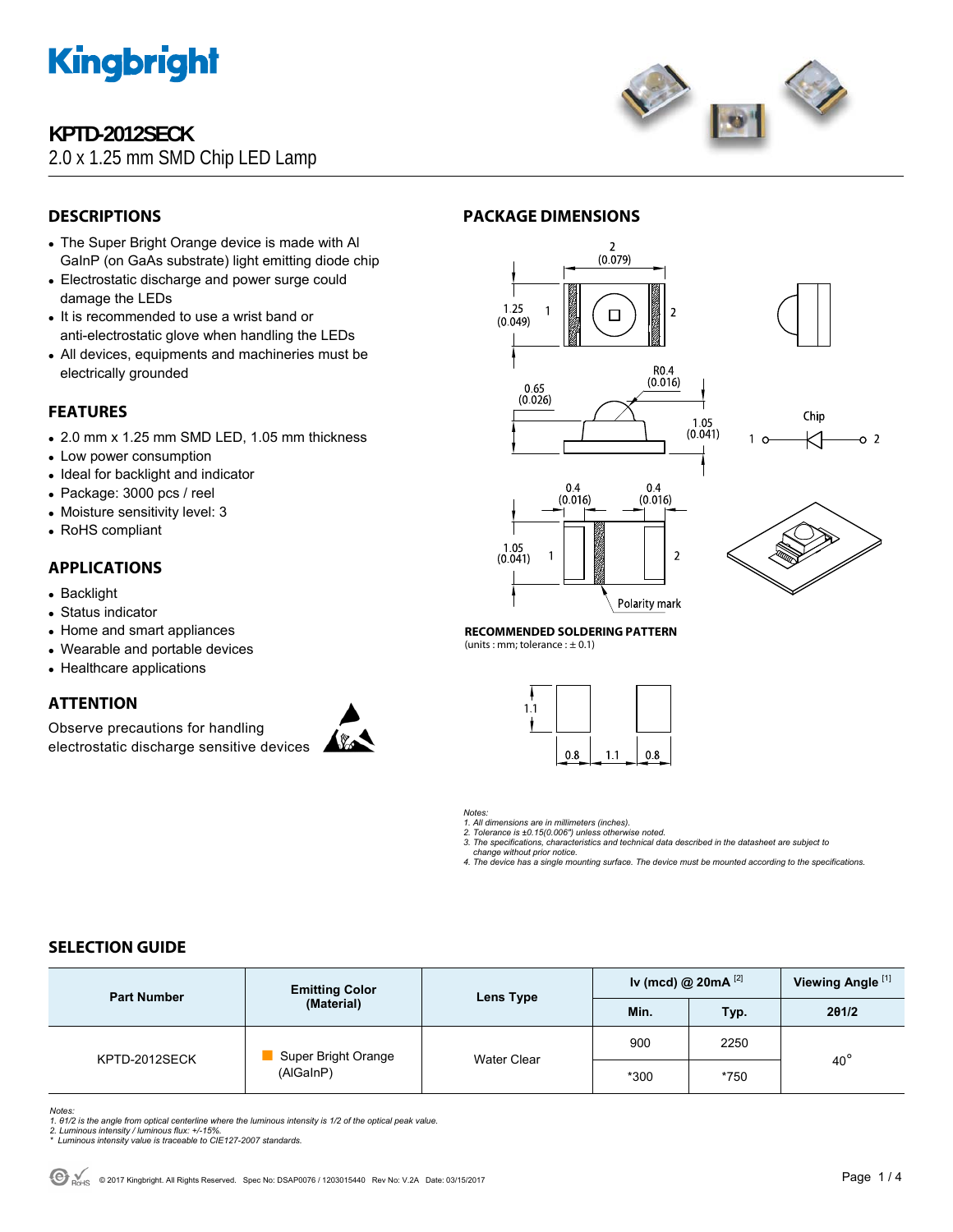# **Kingbright**

### **ELECTRICAL / OPTICAL CHARACTERISTICS at T<sub>A</sub>=25°C**

| <b>Parameter</b>                                                                             | Symbol                     |                       | Value  |                              | <b>Unit</b>           |
|----------------------------------------------------------------------------------------------|----------------------------|-----------------------|--------|------------------------------|-----------------------|
|                                                                                              |                            | <b>Emitting Color</b> | Typ.   | Max.                         |                       |
| Wavelength at Peak Emission $I_F$ = 20mA                                                     | $\lambda_{\rm peak}$       | Super Bright Orange   | 610    | $\overline{\phantom{a}}$     | nm                    |
| Dominant Wavelength $I_F = 20 \text{mA}$                                                     | $\lambda_{\text{dom}}$ [1] | Super Bright Orange   | 601    | $\qquad \qquad \blacksquare$ | nm                    |
| Spectral Bandwidth at 50% $\Phi$ REL MAX<br>$I_F = 20mA$                                     | Δλ                         | Super Bright Orange   | 29     | $\overline{\phantom{a}}$     | nm                    |
| Capacitance                                                                                  | C                          | Super Bright Orange   | 15     | $\overline{a}$               | pF                    |
| Forward Voltage $I_F = 20mA$                                                                 | $V_F$ <sup>[2]</sup>       | Super Bright Orange   | 2.1    | 2.5                          | $\vee$                |
| Reverse Current ( $V_R$ = 5V)                                                                | <sub>R</sub>               | Super Bright Orange   |        | 10                           | uA                    |
| Temperature Coefficient of $\lambda_{peak}$<br>$I_F = 20mA$ , -10°C $\le T \le 85$ °C        | $TC_{\lambda peak}$        | Super Bright Orange   | 0.13   | $\overline{\phantom{a}}$     | $nm$ /°C              |
| Temperature Coefficient of $\lambda_{\text{dom}}$<br>$I_F$ = 20mA, -10°C $\leq T \leq 85$ °C | TC <sub>Adam</sub>         | Super Bright Orange   | 0.06   | $\overline{a}$               | $nm$ /°C              |
| Temperature Coefficient of $V_F$<br>$I_F = 20mA$ , -10°C $\le T \le 85$ °C                   | $TC_V$                     | Super Bright Orange   | $-1.9$ | $\overline{\phantom{a}}$     | $mV$ <sup>o</sup> $C$ |

*Notes:* 

1. The dominant wavelength (λd) above is the setup value of the sorting machine. (Tolerance λd : ±1nm. )<br>2. Forward voltage: ±0.1V.<br>3. Wavelength value is traceable to CIE127-2007 standards.<br>4. Excess driving current and

## **ABSOLUTE MAXIMUM RATINGS at T<sub>A</sub>=25°C**

| <b>Parameter</b>                             | Symbol                   | Value          | Unit          |
|----------------------------------------------|--------------------------|----------------|---------------|
| Power Dissipation                            | $P_D$                    | 75             | mW            |
| Reverse Voltage                              | $V_R$                    | 5              | $\vee$        |
| Junction Temperature                         | $T_{j}$                  | 115            | $^{\circ}C$   |
| <b>Operating Temperature</b>                 | $T_{op}$                 | $-40$ to $+85$ | $^{\circ}C$   |
| Storage Temperature                          | $T_{\text{stg}}$         | $-40$ to $+85$ | $^{\circ}C$   |
| DC Forward Current                           | IF.                      | 30             | mA            |
| Peak Forward Current                         | $I_{FM}$ <sup>[1]</sup>  | 195            | mA            |
| Electrostatic Discharge Threshold (HBM)      | $\overline{\phantom{a}}$ | 3000           | $\vee$        |
| Thermal Resistance (Junction / Ambient)      | $R_{th}$ JA $^{[2]}$     | 580            | °C/W          |
| Thermal Resistance (Junction / Solder point) | $R_{th}$ JS $^{[2]}$     | 400            | $\degree$ C/W |

*Notes:* 

<sup>1. 1/10</sup> Duty Cycle, 0.1ms Pulse Width.<br>2. R<sub>th Ju</sub> ,R<sub>h JS</sub> Results from mounting on PC board FR4 (pad size ≥ 16 mm² per pad).<br>3. Relative humidity levels maintained between 40% and 60% in production area are recommended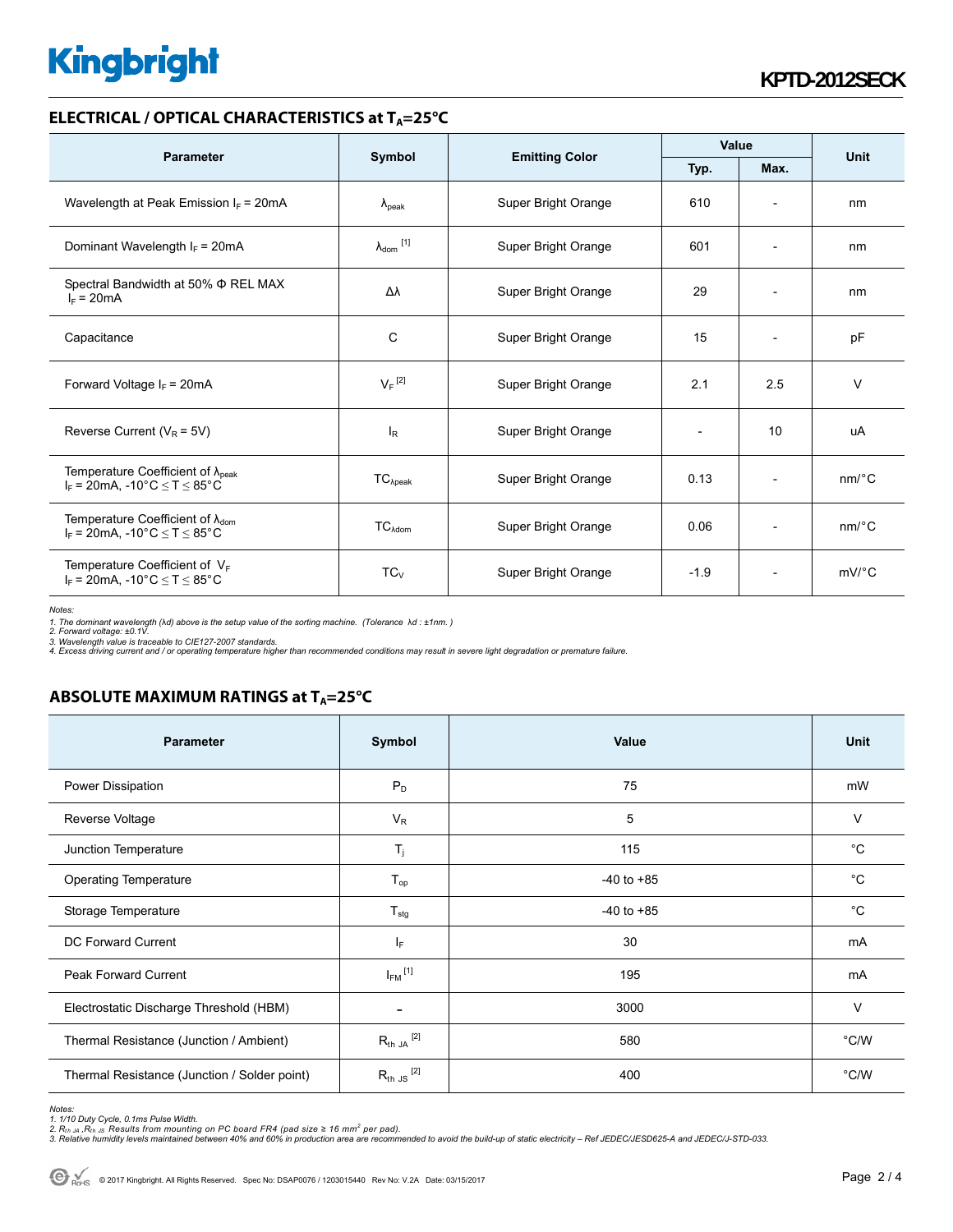# **Kingbright**

## **TECHNICAL DATA**





### **SPATIAL DISTRIBUTION**



# **SUPER BRIGHT ORANGE**



#### **REFLOW SOLDERING PROFILE for LEAD-FREE SMD PROCESS**



### **TAPE SPECIFICATIONS** (units : mm)



#### **REEL DIMENSION** (units : mm)



*Notes:* 

- 
- 
- 1. Don't cause stress to the LEDs while it is exposed to high temperature.<br>2. The maximum number of reflow soldering passes is 2 times.<br>3. Reflow soldering is recommended. Other soldering methods are not recommended as the